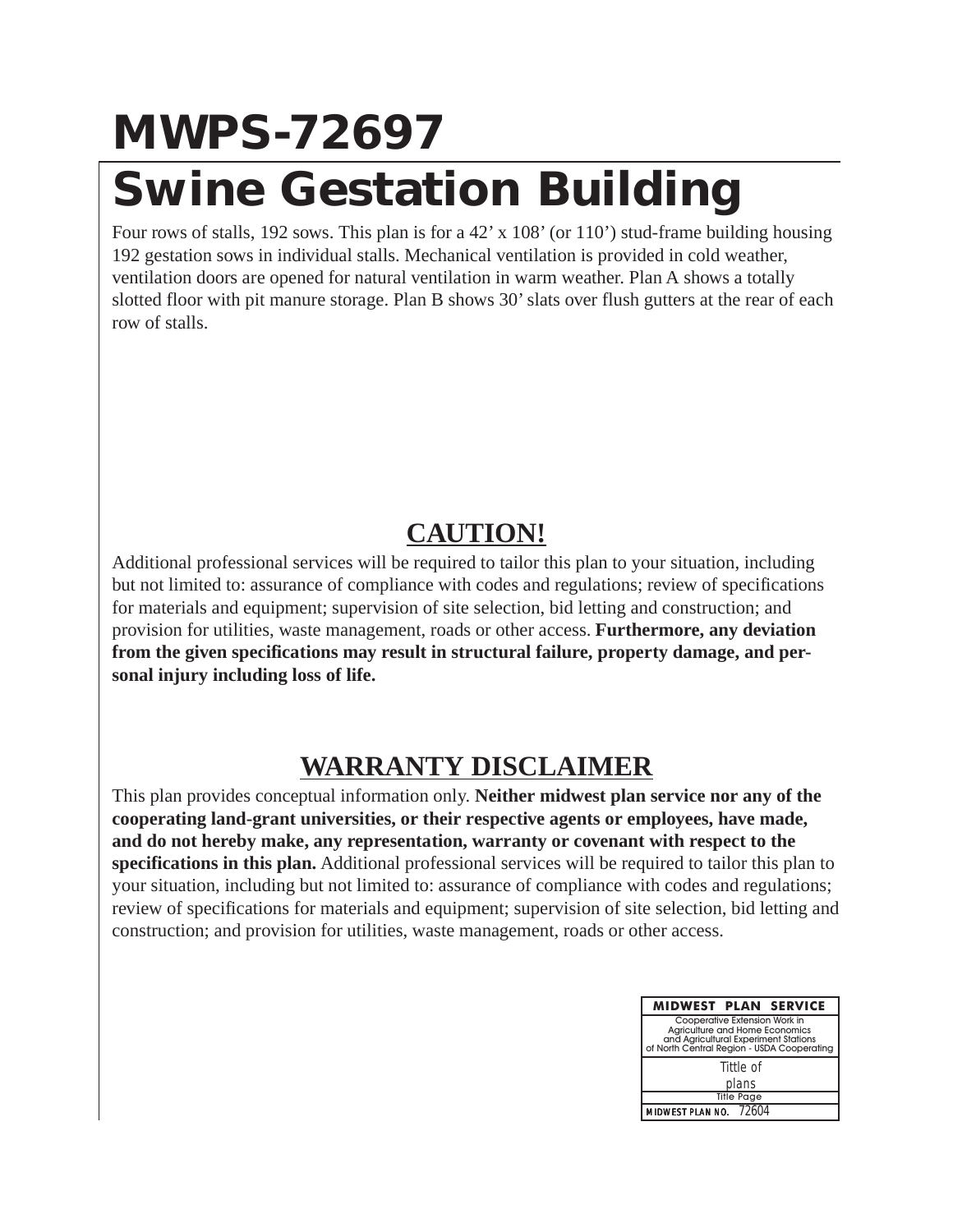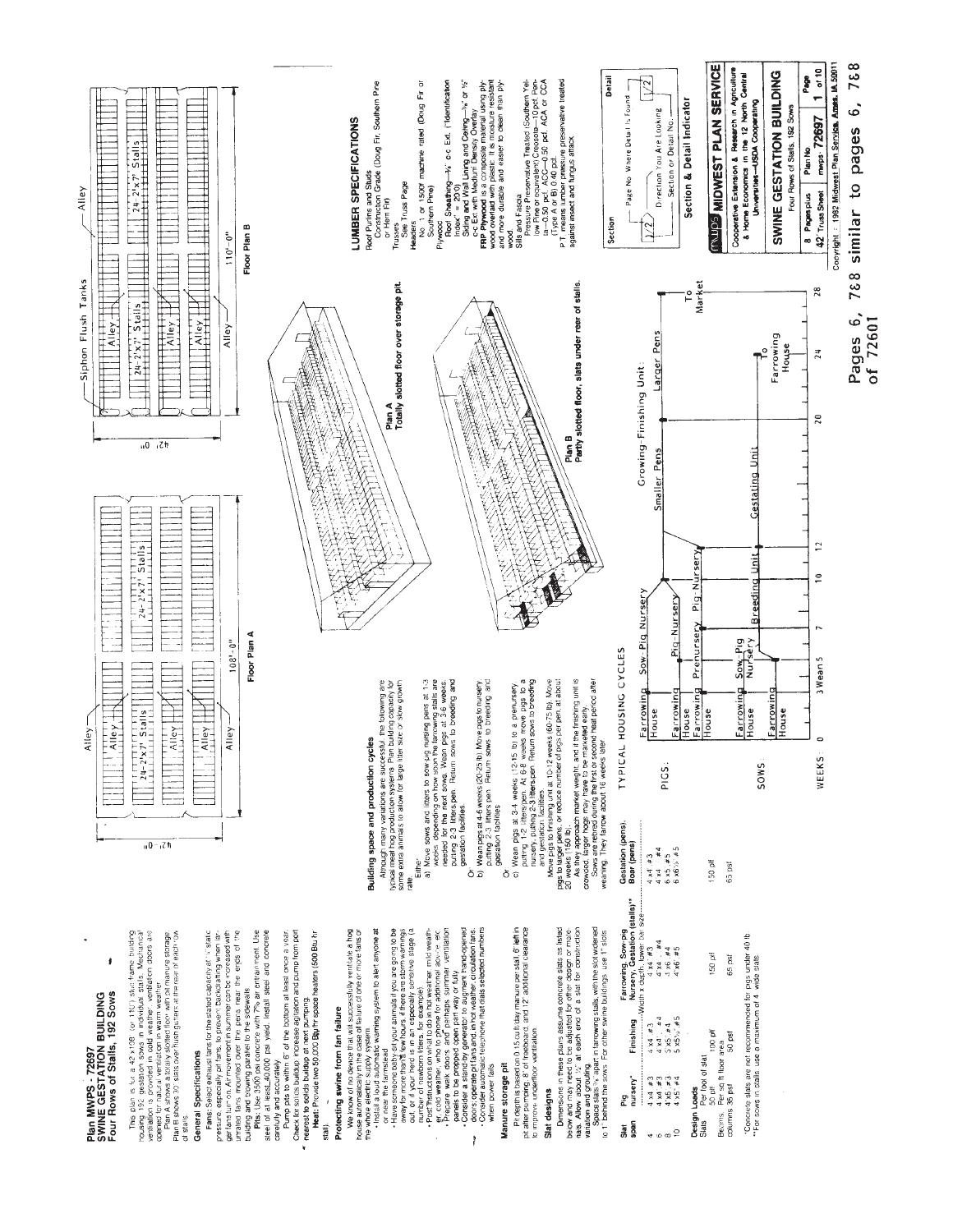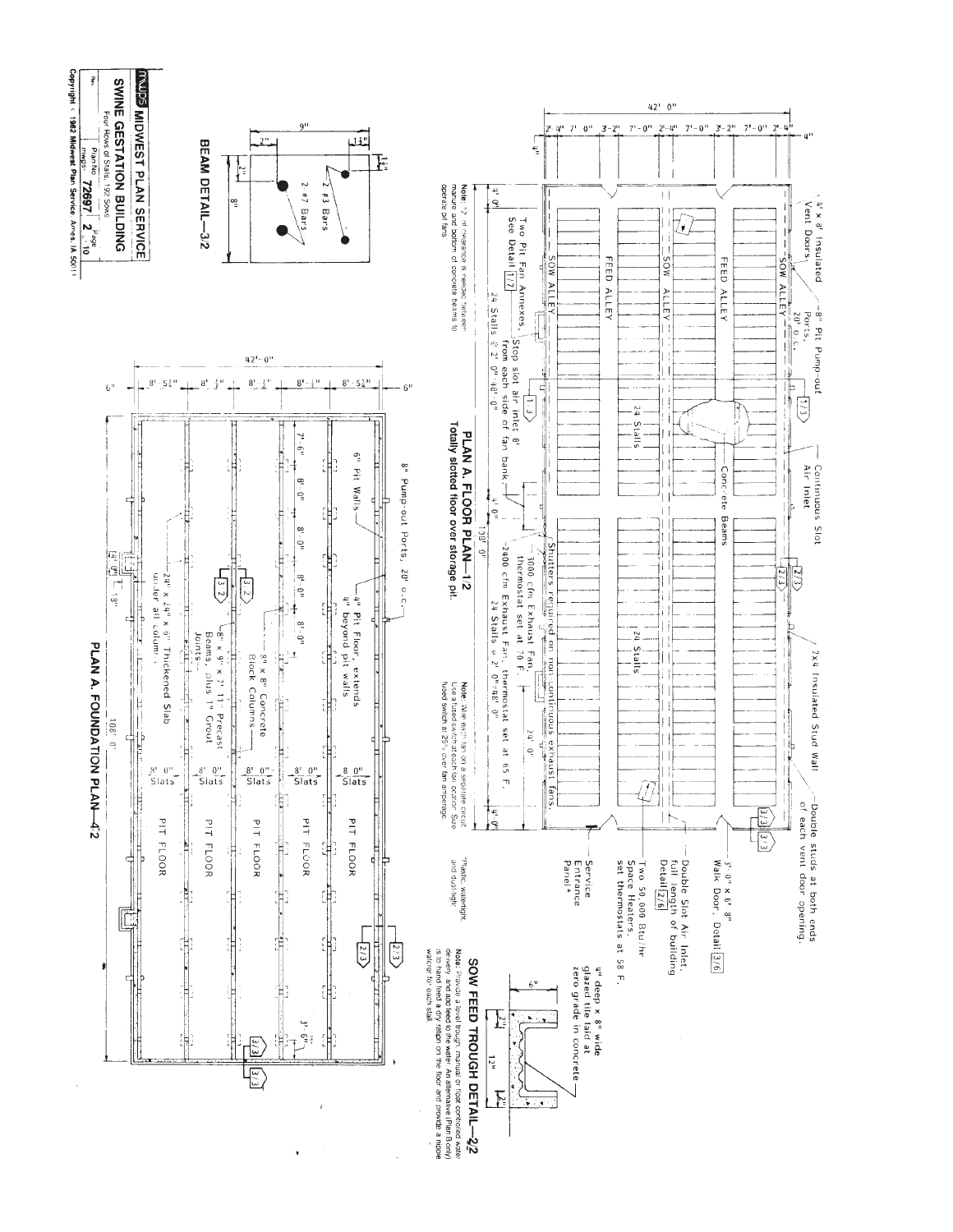





PIT DETAIL-2/3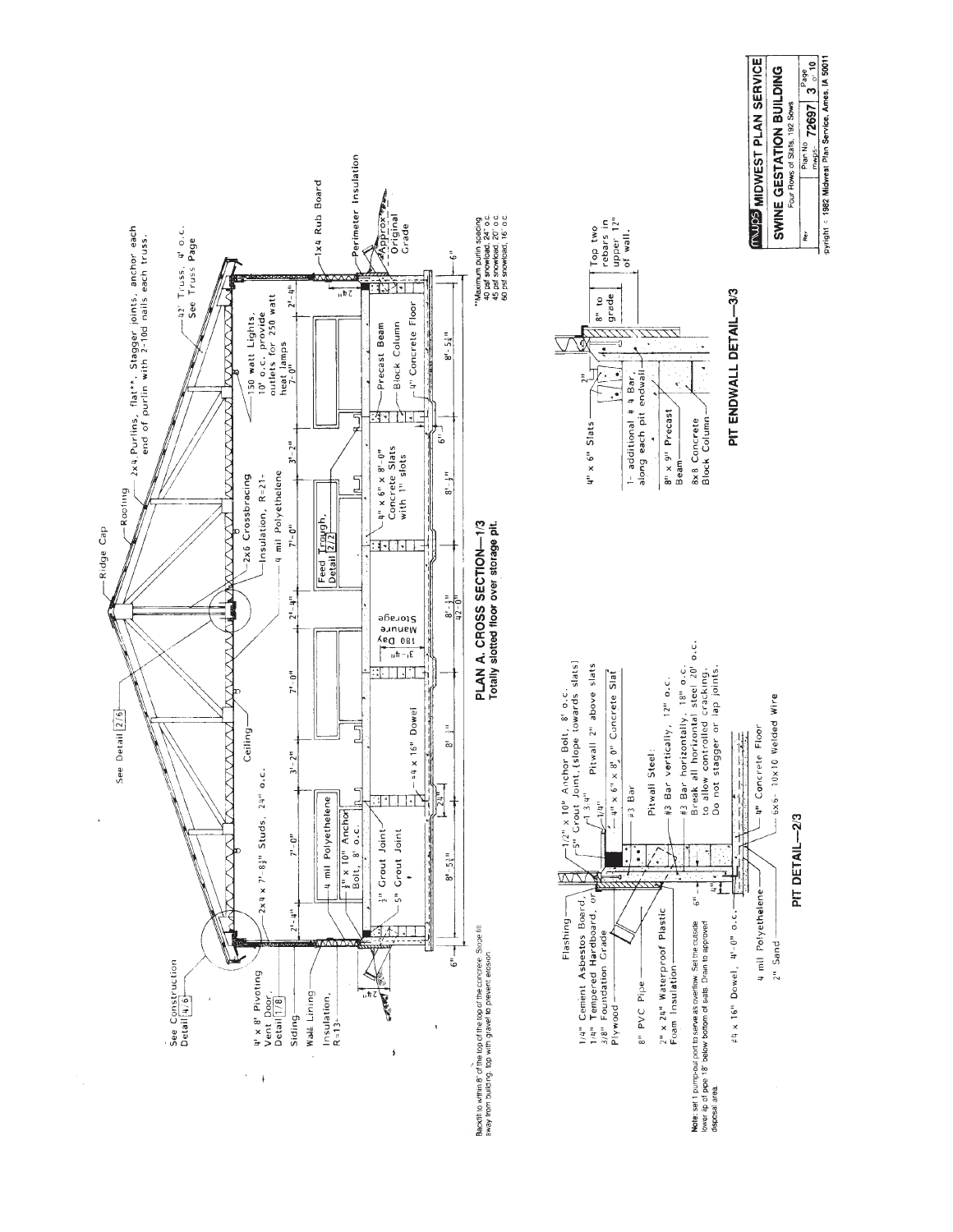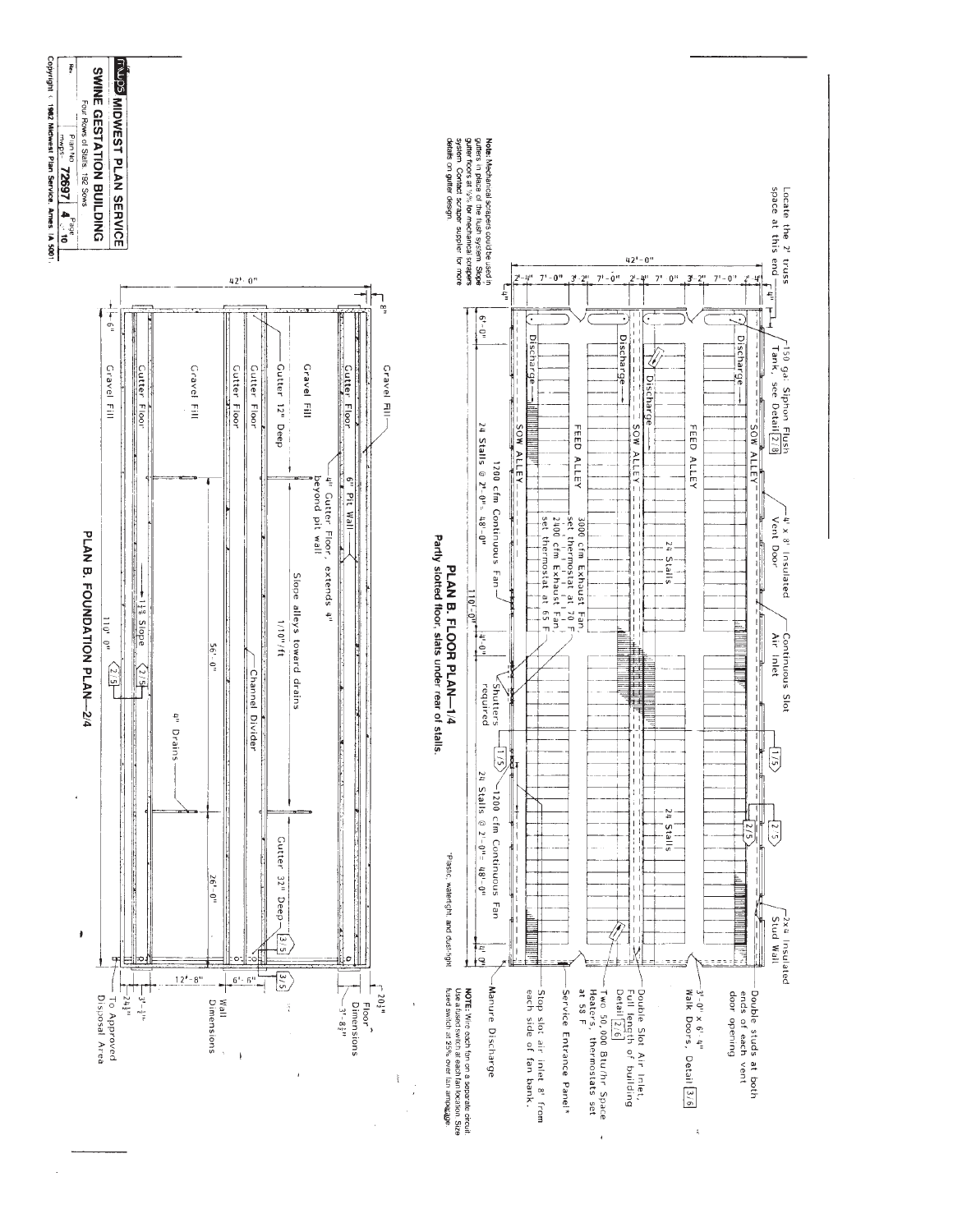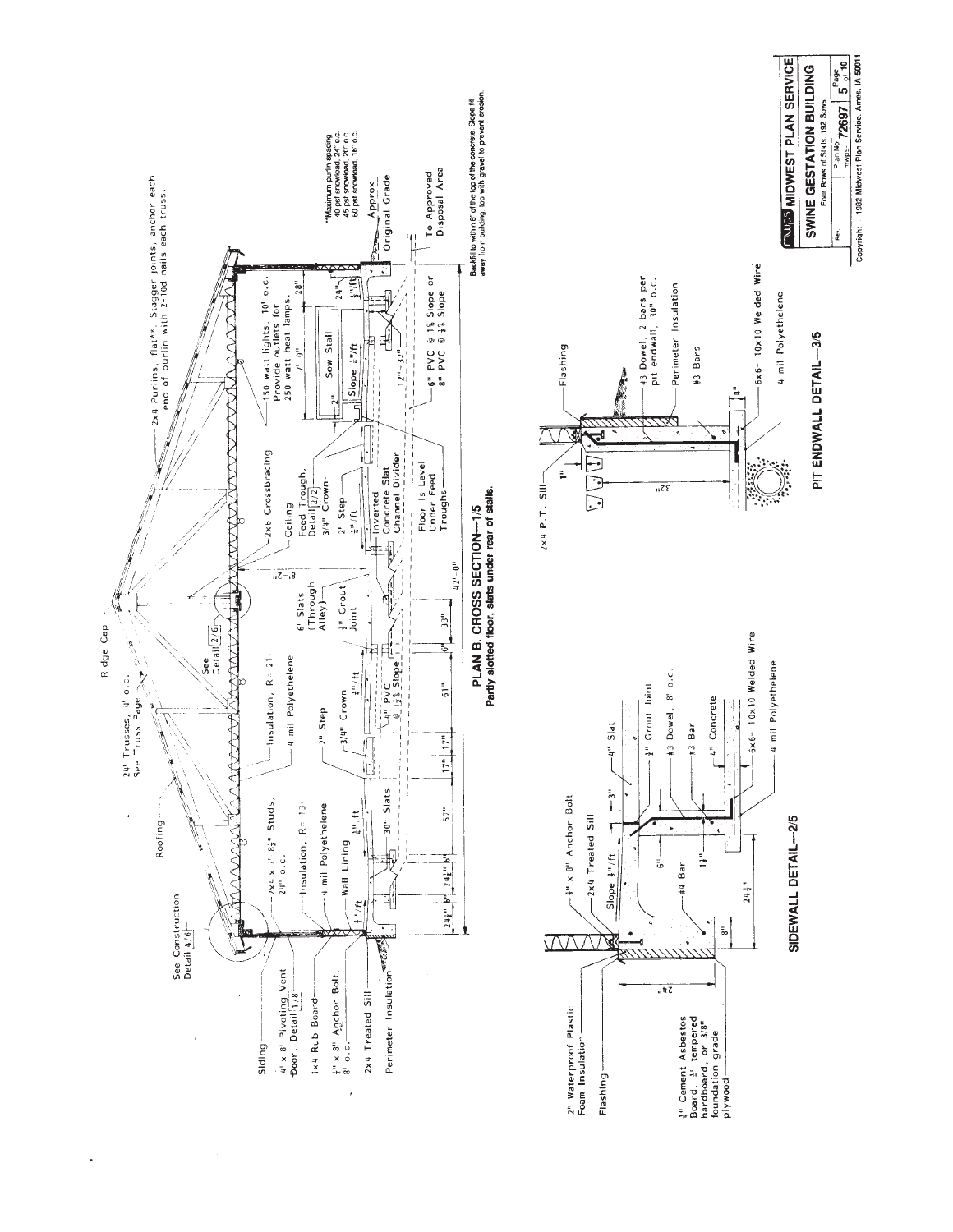

Copyright : 1982 Midwest Plan Service, Ames. IA 50011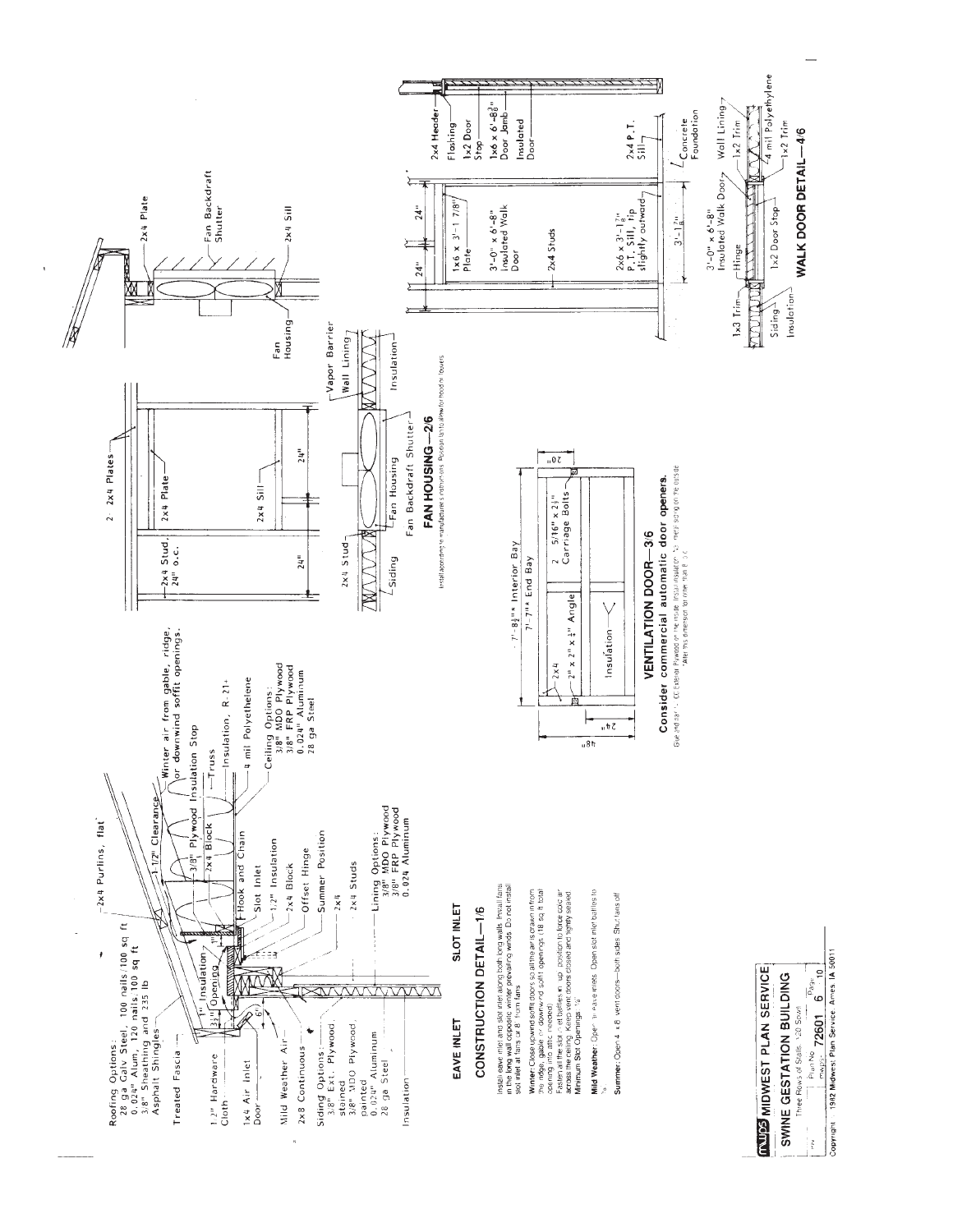